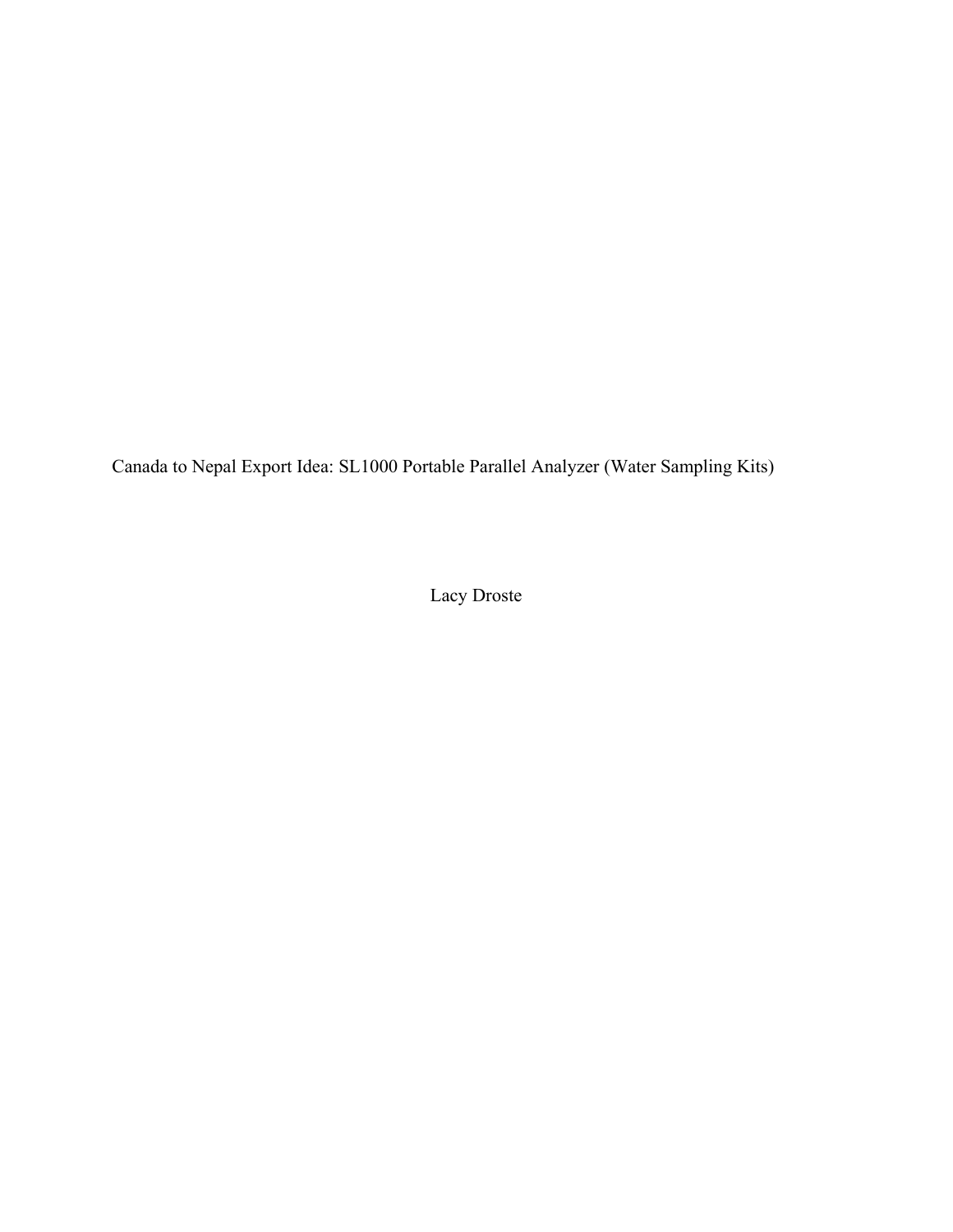### **Introduction**

Water is not only an essential nutrient to human life (Kleiner, 1999) it is also the main resource for agriculture (Niyonzima, Stage, & Uwera, 2013). Plant life has a tendency to rely heavily on water use and consumption in comparison to the animal kingdom (Ehlers & Goss, 2003). It is in streams that contain a draining agricultural catchment where there are elevated concentrations of chlorine (Cl), nitrates  $(NO<sub>3</sub>)$ , and sulfates  $(SO<sub>4</sub>)$ ; in comparison of forested catchments (Collins & Jenkins, 1996).

Nepal is one of the poorest countries in the world, defining it as a developing nation (Central Intelligence Agency, 2016b). It is in developing nations where more nitrogen fertilizer is applied in comparison to those of developing nations (Bijay-Singh, Yadvinder-Singh, & Sekhon, 1995). Given the amount of nitrogen fertilizer applied it is important to understand if leeching is an on-going occurrence, how much is being leeched, and if the drinking water has been contaminated to a point where it is no longer deemed potable (Bijay-Singh et al., 1995).

The purpose of this proposal is to export water sampling kits made by the Hach Company. The specific product that will be investigated as an export to Nepal is The Hach SL1000 Portable Parallel Analyzer™ (PPA) Kit. The kit can test for nitrates and nitrites both of which are by-products of nitrogen fertilizers.

## **Part I – Product Information**

## **Product Description**

The kit is intended to measure the number of particles of specific contaminants and acidity or alkalinity of the water. The SL1000 PPA measures for alkalinity, ammonia, ammonia free, chloride, chlorine free, chlorine total, conductivity, copper, dissolved oxygen, fluoride, hardness, iron, monochloramine, nitrate, nitrite, pH, and phosphorus (Hach Company, 2015c).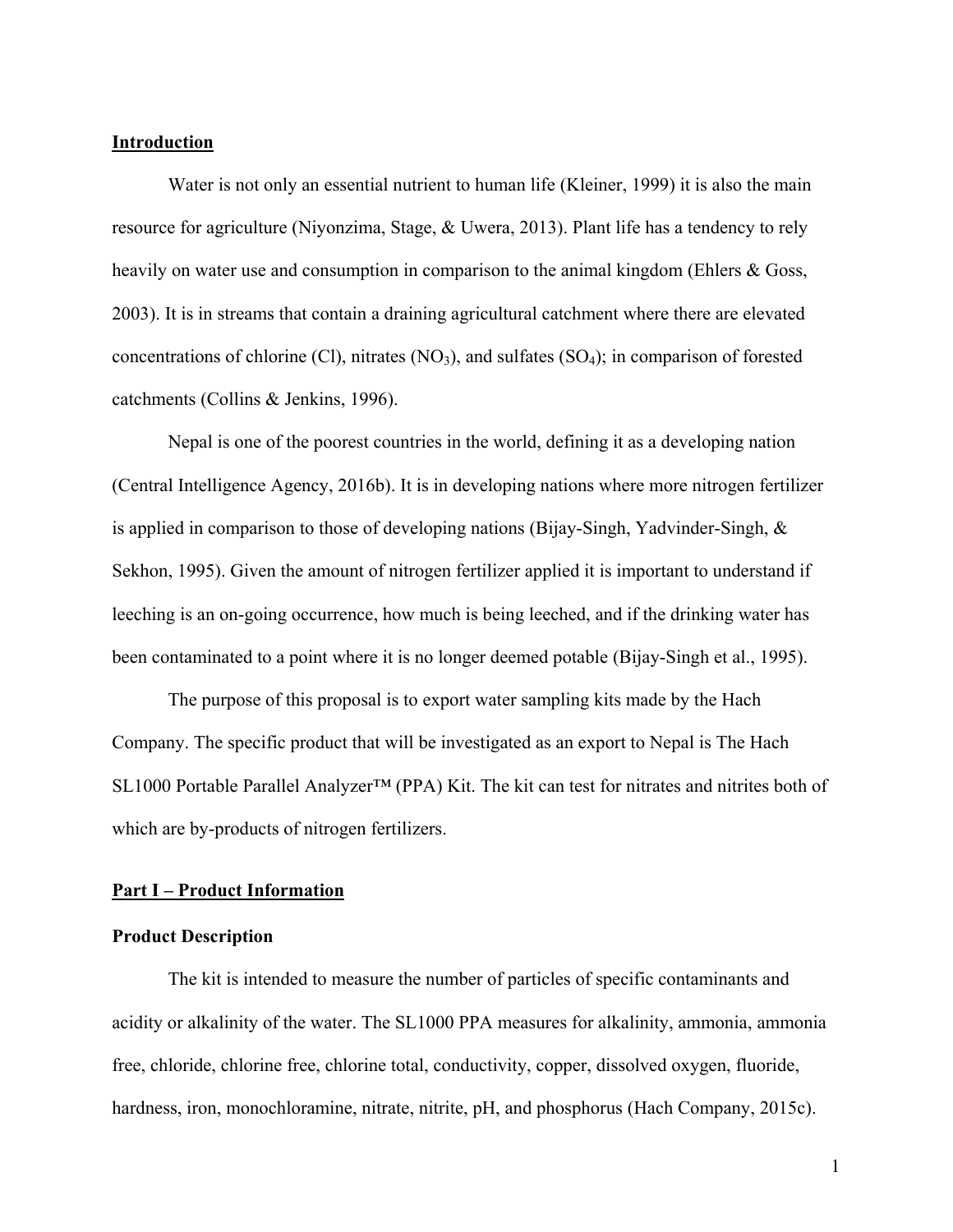The SL1000 comes with a patented Chemkey® technology (Hach Company, 2015b). The Chemkey® technology uses the same chemicals and functions using the same process prior to Chemkey® technology; the main and notable difference is the technology is in a self-contained package (Hach Company, 2015b).

The SL1000 PPA weighs 1.2 kilograms (kg) and is measured at (height x width x depth): 258.3 millimeters (mm) x 130.8 mm x 58.9 mm (Hach Company, 2016).

The benefit of this kit as an export would be to have it serve as an instrument that tests water quality and water safety surrounding agricultural pollution as a cause of agricultural runoff.



Figure 1: SL1000 PPA (Hach Company, 2016).

# **Patented Constraints**

As mentioned in the preceding section the SL1000 PPA uses Chemkey™ technology.

This technology makes it so the only inputs for testing can come directly from the Hach

Company themselves. This may prove to be difficult and much more expensive when exporting.

Despite the difficulties this patented part of the product may have on exports, it uses a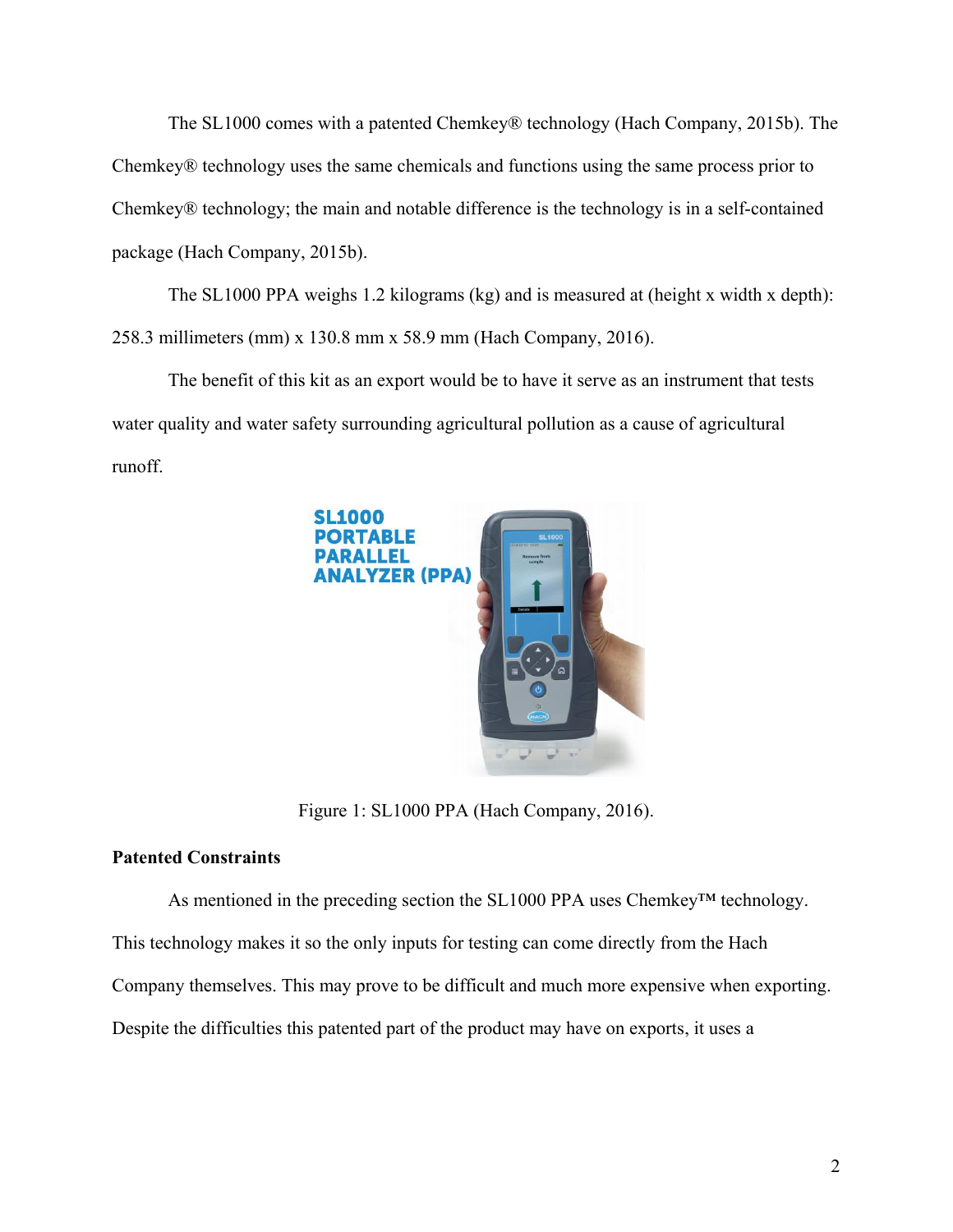technology that previous ways of lab testing use, just in a portable sense making it an ideal trusted piece of equipment (Hach Company, 2015b).

## **Producer Information**

The company that manufactures The Hach SL1000 Portable Parallel Analyzer™ Kit is the Hach Company. The Hach company was initially founded in Ames, Iowa before expanding internationally (Hach Company, 2015e). The Hach company has several locations world-wide, two locations being in China and India, the countries that border Nepal (Hach Company, 2015a). The Canadian office is located at 3020 Gore Road, London, Ontario (Hach Company, 2015a).

The mission statement for the Hach Company is to "Ensure water quality for people around the world" (Hach Company, 2015f). Since being founded in 1947 the Hach Company has been committed to producing and delivering the highest level of quality products that maintain ease and accuracy while using (Hach Company, 2015f).

# **Product Costs and Labour**

The Hach SL1000 Portable Parallel Analyzer™, as seen in Figure 1, is an expensive piece of technology at a price of \$5134.00 Canadian Dollars (CAD) (Hach Company Customer Service Representative, 2016) or \$417,165.55 Nepalese Rupees (NPR) (XE Currrency Converter, n.d.). This price does not include all the accessories or Chemkeys® required to get the most out of the instrument. Another cost constraint of this product is the Chemkeys® are single use, therefore, increasing on-going costs as it would not be a one-time fee. However, as more Chemkeys® become produced there is possibility to test for contaminants not currently listed making the investment more worthwhile, instead of purchasing one of several different water samplers.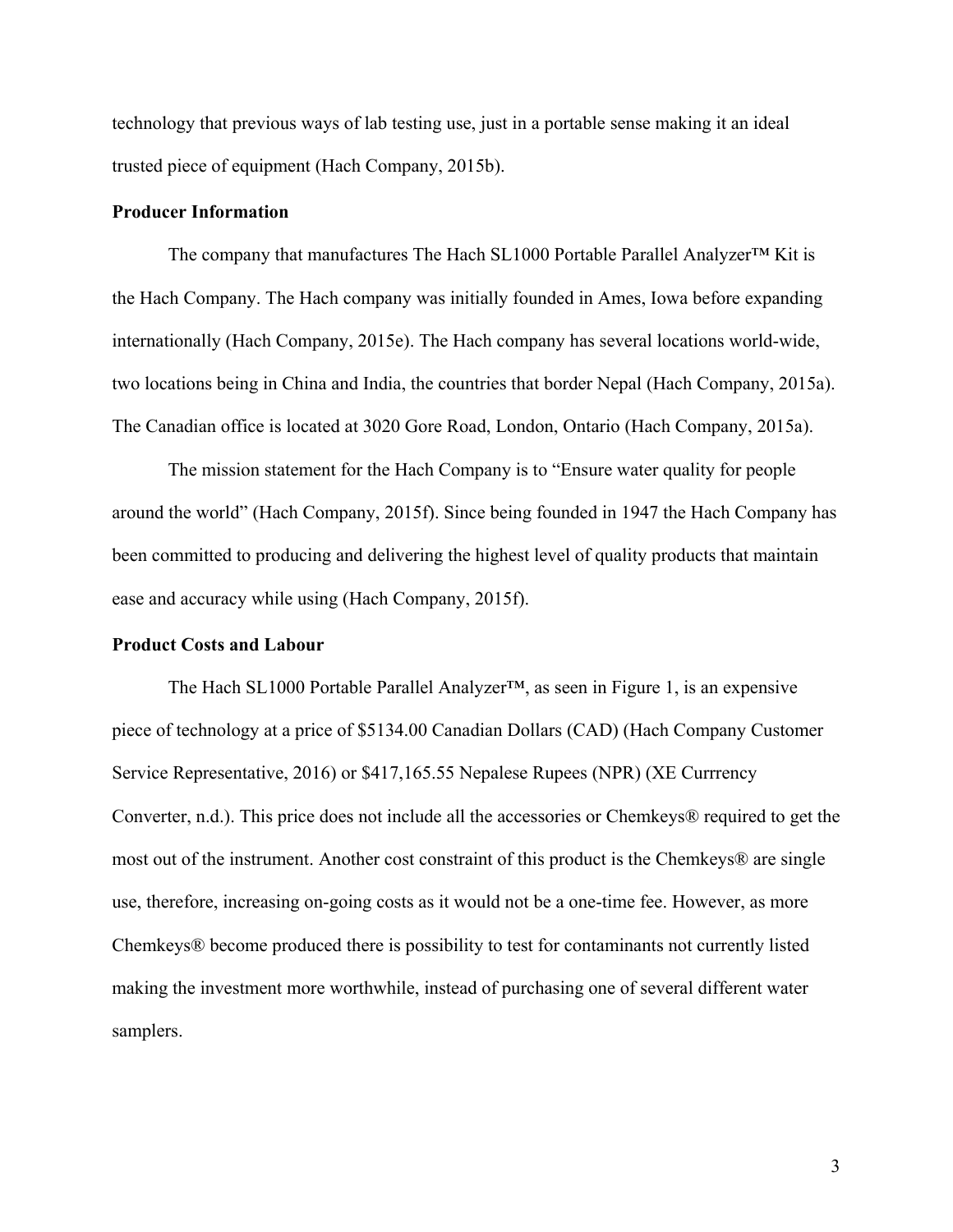The intensity of the labour of use for the kit is relatively low, and given its efficiency, and speed for results as a product an individual has the potential to perform several tests within a day. Considering this kit is handheld the portability of the equipment is high allowing for several tests to be ran year-round regardless of topographic location, and weather when used properly to collect data.

### **Product Inputs**

As previously mentioned, the Chemkeys® are single use thereby making this component of the product an ongoing input. The battery life on the SL1000 is approximately 200 Chemkey® uses, afterwards the instrument will need to be charged using the rechargeable battery pack included in the box at the time of purchase (Hach Company, 2016). Should the individual wish to the data collected by the SL1000 can be downloaded to a computer and placed into an already built easily accessible spreadsheet generated by the Hach company. To perform this task, the requirements are to have a computer with a USB port to transfer the data from the instrument to the computer (Hach Company, 2014).

# **Market in Canada**

The market within Canada belongs to a variety of industries (Hach Company, 2015f). The Canadian market for water sampling kits to ensure water quality can consist of agriculture, water treatment, wastewater treatment, and sectors within environmental services to name a few. It is a market that is also continuing to grow as it is estimated that water analysis instrumentation is expected to generate \$3.6 billion United States Dollars (USD) by 2020 on the global scale (Hermes, 2015).

4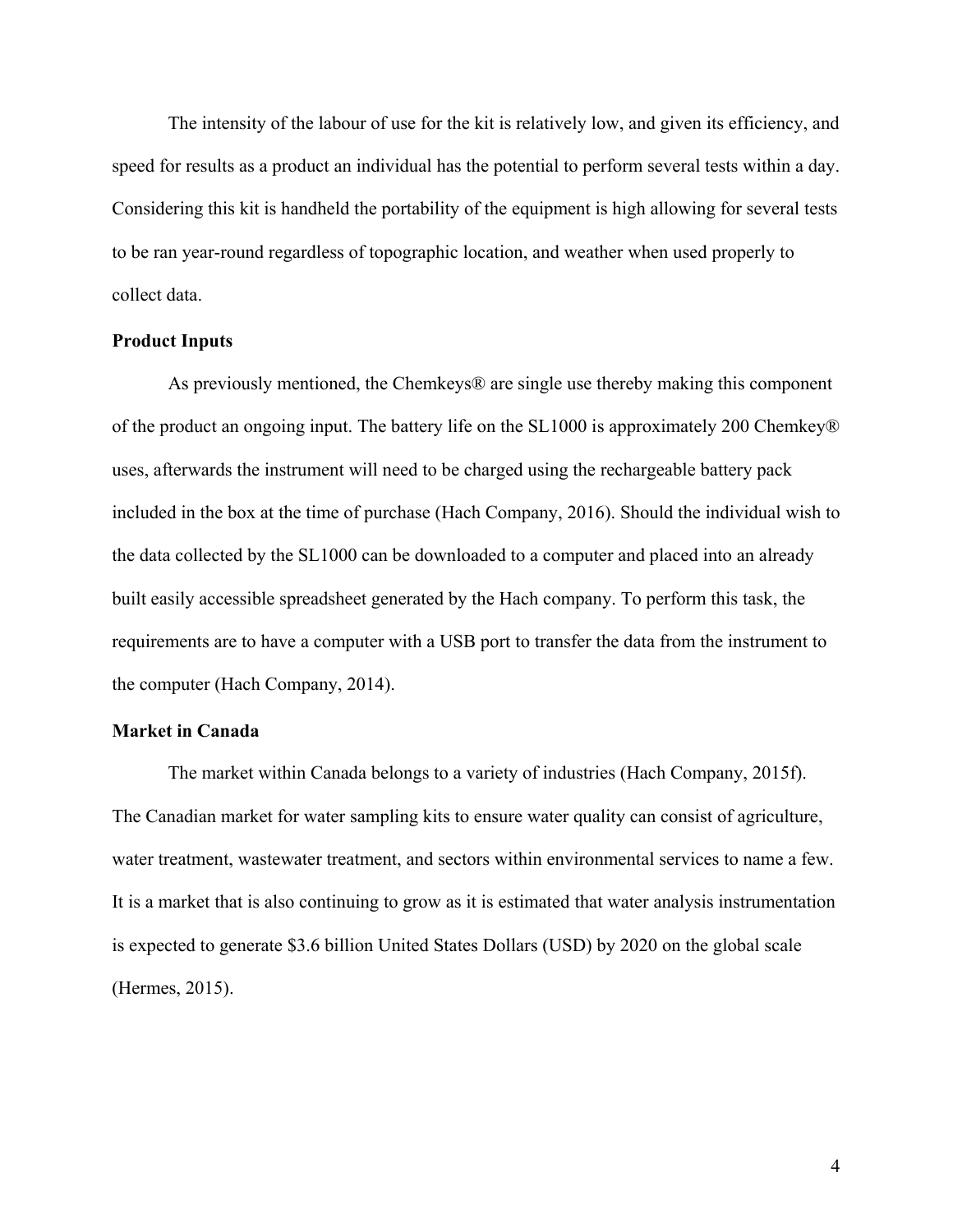## **Benefits to Canada**

From an economic trading point of view it is unlikely this will create a significantly noticeable increase in Canada's gross domestic product (GDP). In 2015 Canada's GDP was estimated at \$1.552 trillion USD (Central Intelligence Agency, 2016a) whereas Nepal was estimated at \$21.36 billion USD (Central Intelligence Agency, 2016b).

On a smaller more localized point of view, there is the possibility for more jobs to be generated if the SL1000 were to become an export to Nepal as if the demand increases the supplies must follow. Situationally, should there be a need for more supplies and jobs became available this could benefit Canada's economy from within.

Another benefit to Canada would be for Hach Company Canada to increase their sales coverage and gain momentum as a reputable company while the water analysis instrumentation market is on the rise. By doing so, they are potentially filling the economic trading gap that otherwise cannot be filled by just exporting this product to Nepal.

## **Part II – Export Potential to Nepal**

#### **About Nepal**

Nepal is a landlocked country in Southern Asia, surrounded by China and India, as represented by Figure 2 below (Central Intelligence Agency, 2016b). The total area of Nepal is 147,181 square kilometers in which 3,830 of that total is consumed by water (Central Intelligence Agency, 2016b). In 2016 the total population of Nepal was estimated to be a little over 29 million people (Central Intelligence Agency, 2016b). Of the population, Hinduism is the most commonly practiced religion at 81.3% based on 2011 estimations (Central Intelligence Agency, 2016b).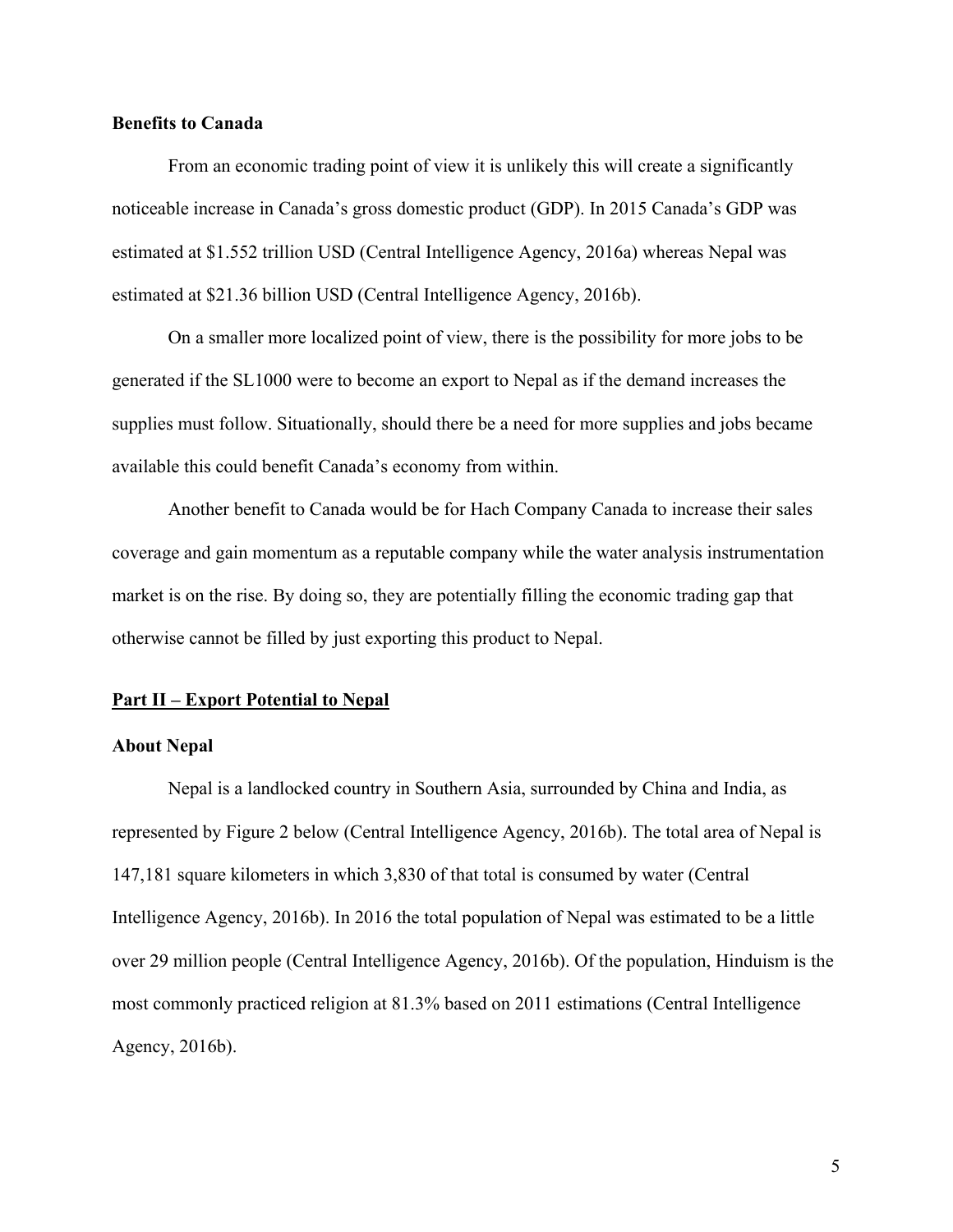

Figure 2: Map of Nepal (Central Intelligence Agency, 2016b)

The lay of the land for the Nepalese is Terai in the South, hilly regions located centrally, and the Himalayas in the North (Central Intelligence Agency, 2016b). Of this topography in Nepal it was estimated in 2011 that 28.8% of land use was agricultural land (Central Intelligence Agency, 2016b). In 2012, it was estimated 13,320 square kilometers of the agricultural land was irrigated (Central Intelligence Agency, 2016b). One of Nepal's current environmental issues is contaminated water, with agricultural runoff being a contributor to this problem amongst others (Central Intelligence Agency, 2016b).

## **Reasons for Exportation**

As of 2014 it was estimated in Nepal 69% of the labour force is in the agricultural sector, and contributes to 29.4% of the total GDP (2015 estimate) (Central Intelligence Agency, 2016b). Given agriculture is such a dominate sector in Nepal, it is important to assist with preventing consumption of contaminated water as many human diseases in Nepal are caused by a lack of clean drinking water (Ghimire, 1985). Much of Nepal's population uses surface water as a potable source, which is most susceptible to pollution from agriculture (British Geological Survey Natural Environment Research Council, 2001).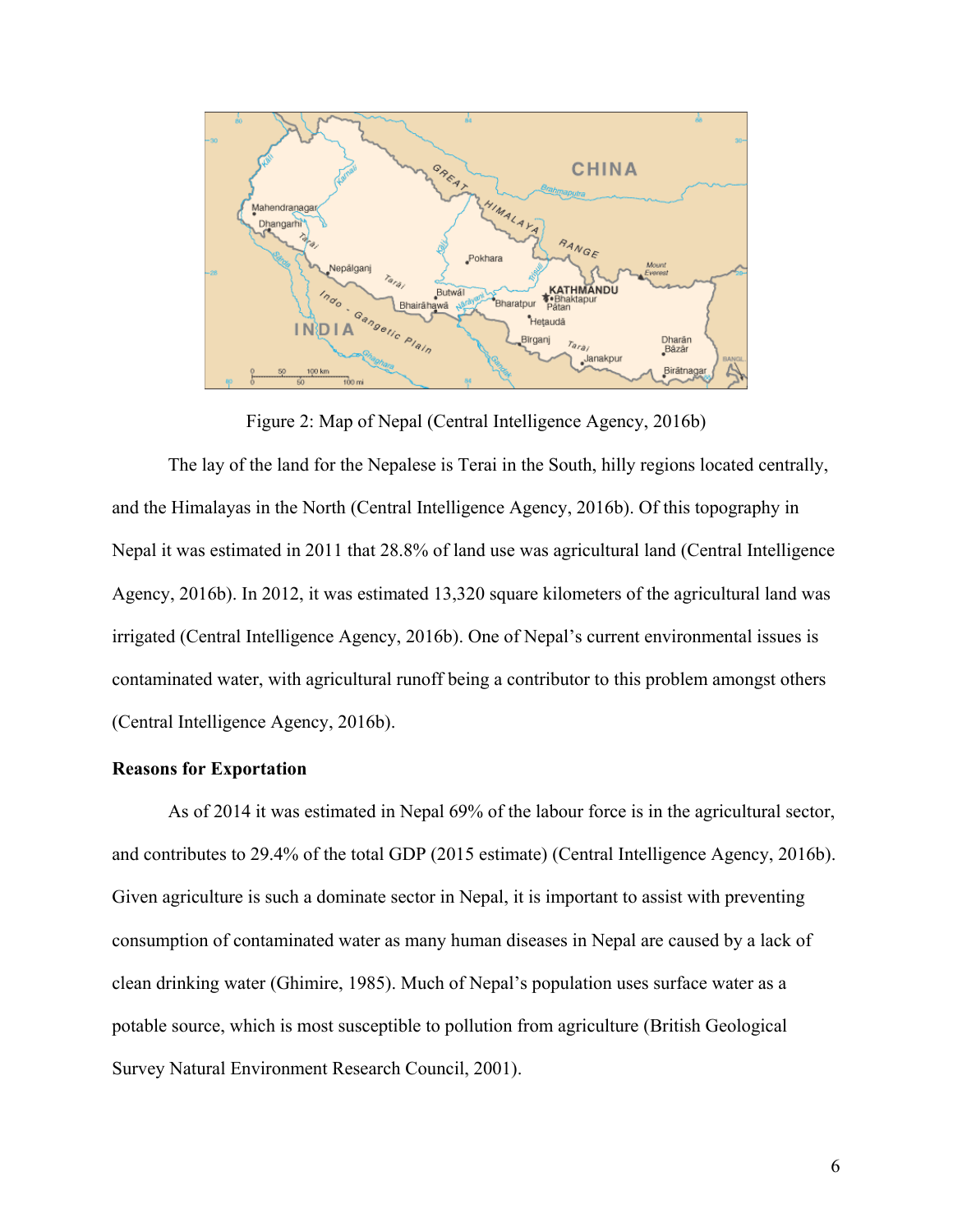Generally, information about water quality in Nepal, with the exception some research, is scarce. There is a lack of documented data that can be assessed to determine the agricultural sectors impact on the quality level of water. Therefore, another reason to have the SL1000 as an export to Nepal is to provide individuals with the right tools to start documenting and analyzing the extent of the issue. Not only will it help with maintaining a record, it is a self-safety instrument ensuring the users state of mind whether the water is safe to consume or not.

### **Transportation Logistics**

There are instances in marketing and manufacturing where companies decided to only ship inside their country's border. Unfortunately, this product is not shipped outside of Canada directly by the Hach Company (Hach Company Customer Service Representative, 2016). Thus, a system would have to be put in place where a Canadian buyer shipped the kit to Nepal using a third-party company. However, batteries are a prohibited item from importation suggesting there is a chance this product can be refused entry because of the battery contained within (Canada Post, 2016).

Given a circumstance where there would be no importation logistics or issues; the package would fly from Toronto, Ontario, Canada to Kathmandu, Nepal using A1 Freight Forwarding. Air freight for one unit would cost \$229.62 CAD whereas shipping five units would cost \$232.00 CAD (A1 Freight Forwarding, 2016). Therefore, when transporting this product from Canada to Nepal, it is most cost effective when done in bulk.

After the product, has arrived in Nepal, the product can be driven out to the individual or community purchasing the instrument using a small courier service or picked up from the arrival location due to its small, compact size.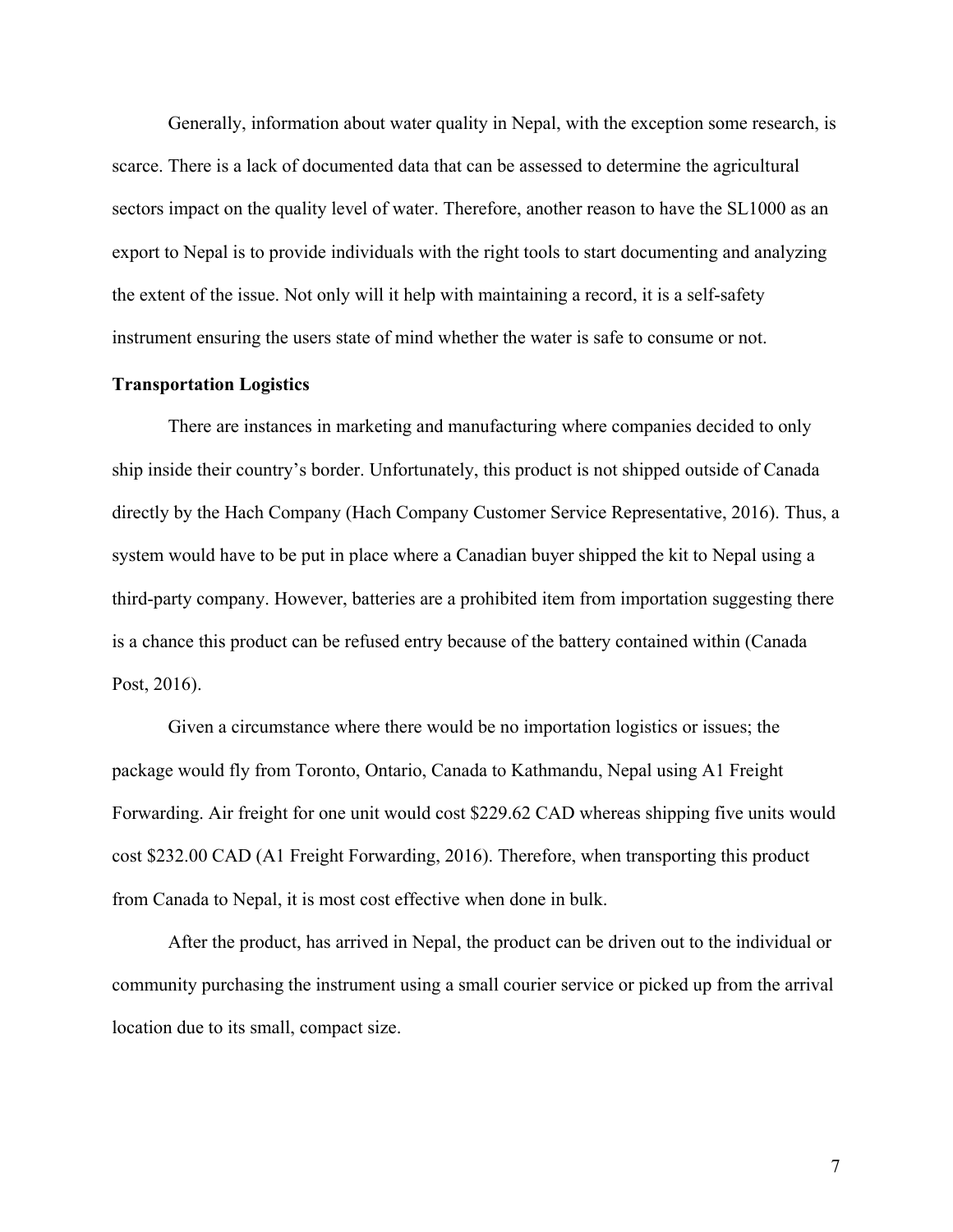## **Needs and Benefits to Nepal**

As previously discussed in the reasons for having the SL1000 PPA as an export, the need is to know what is happening to the waterways as a cause of agriculture in Nepal. The lack of published material about agriculture affecting water sources for communities that rely on surface water for consumption is alarming. There needs to be a program in place for those communities to understand and learn about the harm of ingesting water contaminated by agriculture runoff.

Not only can agriculture runoff pose a threat to human health but it can harm the environment. Nitrogen pollution in the waterways can contribute to ecological degradation (Hou et al., 2016). By having data to display and explain to the agriculture sector about the harm runoff is posing not only on human life but the environment can be enlightening.

The two major benefits to Nepal this product can have is having accessible data about what is happening to the water as a cause of agriculture and the education this data can bring to communities that rely on surface water. These are benefits because as previously mentioned there is a lack of data to examine what is happening with the water being consumed, how is it contaminated, why is it contaminated, and what are the major contaminants in the water being consumed to name a few.

## **Market in Nepal**

The market for this product in Nepal is small but directed. This product as an export can aid agricultural communities that use surface water as the main source of potable water and health and environmental researchers.

To market to agricultural communities an educational and informational approach should be taken as it could be to a lack of understanding the water being consumed is contaminated and should be further tested.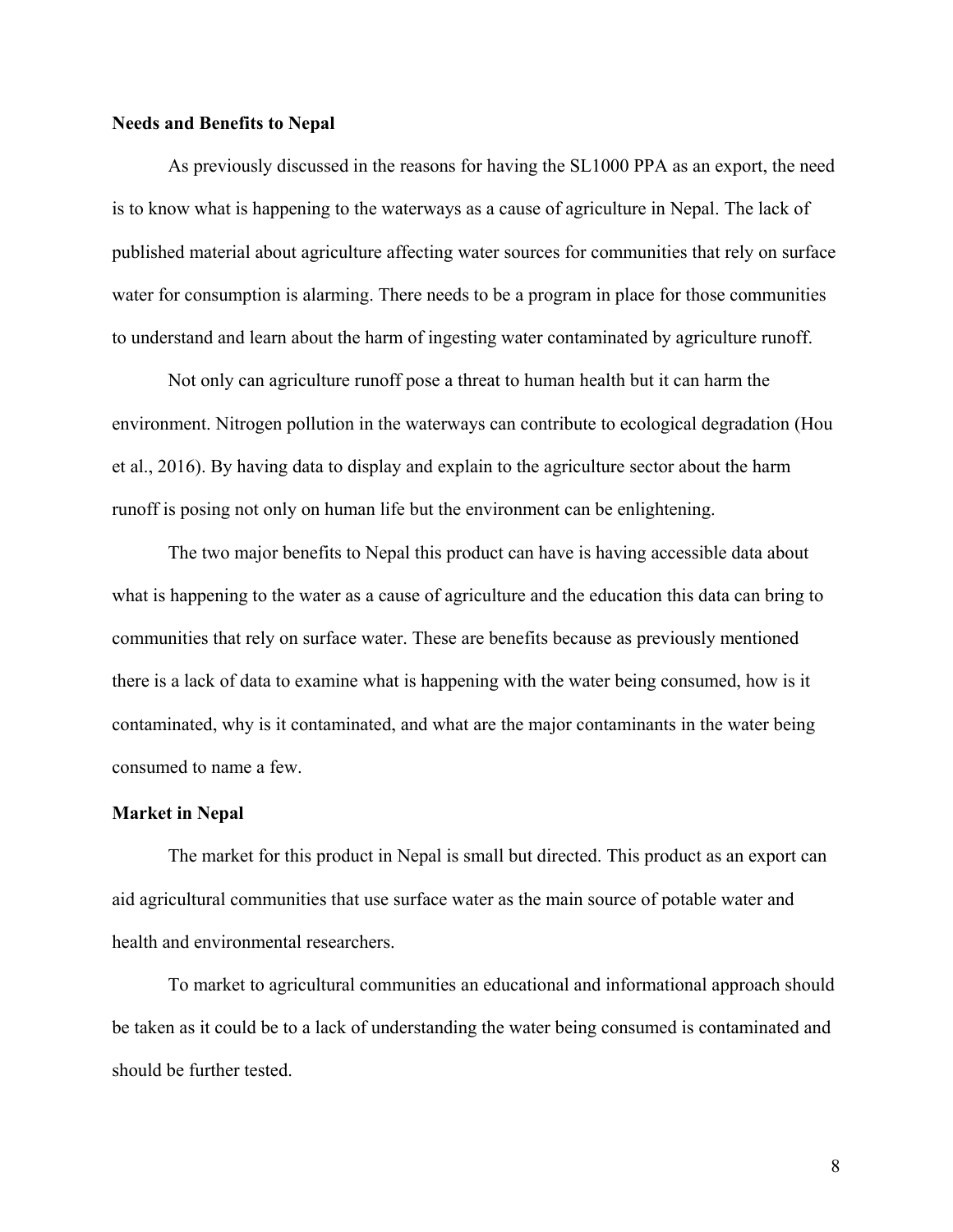To market to those in the research sector the best approach is the less time and variability this product takes in comparison to other ways. This can be done by doing two tests side by side to display accurate results of the water sample can be acquired while using this instrument.

### **Potential Program Partners**

The main concern about this product specifically becoming an export to the Nepalese people is the cost. Given the GDP per capita was estimated to be \$2,500 USD in 2015 it seems unlikely this product can become a reality without some support (Central Intelligence Agency, 2016b).

The Hach company is currently partnered with both Water for People and Water Missions International (Hach Company, 2015d). Both organizations have the purpose of ensuring safe water in developing nations (Hach Company, 2015d). Water Missions International already operates within Nepal, thus having an established relationship (Water Mission, 2016b).

Though Water Missions International generally operates under disaster situations, one could claim the lack of access to safe water due to agricultural pollution is an ongoing disaster (Water Mission, 2016a).

Water Missions International as a program partner in promoting this product could market towards the farmers by implementing a trial and use program. The company could bring the SL1000 PPA to Nepal while working and display how the product works and explain the benefits it could have on the community while searching for a reliable, safe water source.

A potential program partner for those in the research sector can universities themselves. Given there is a lack of published data, said universities can begin to work towards collecting and publishing the data. To minimize the costs of this product to the universities perhaps the Hach Company can introduce an education grant, giving those in developing nations who work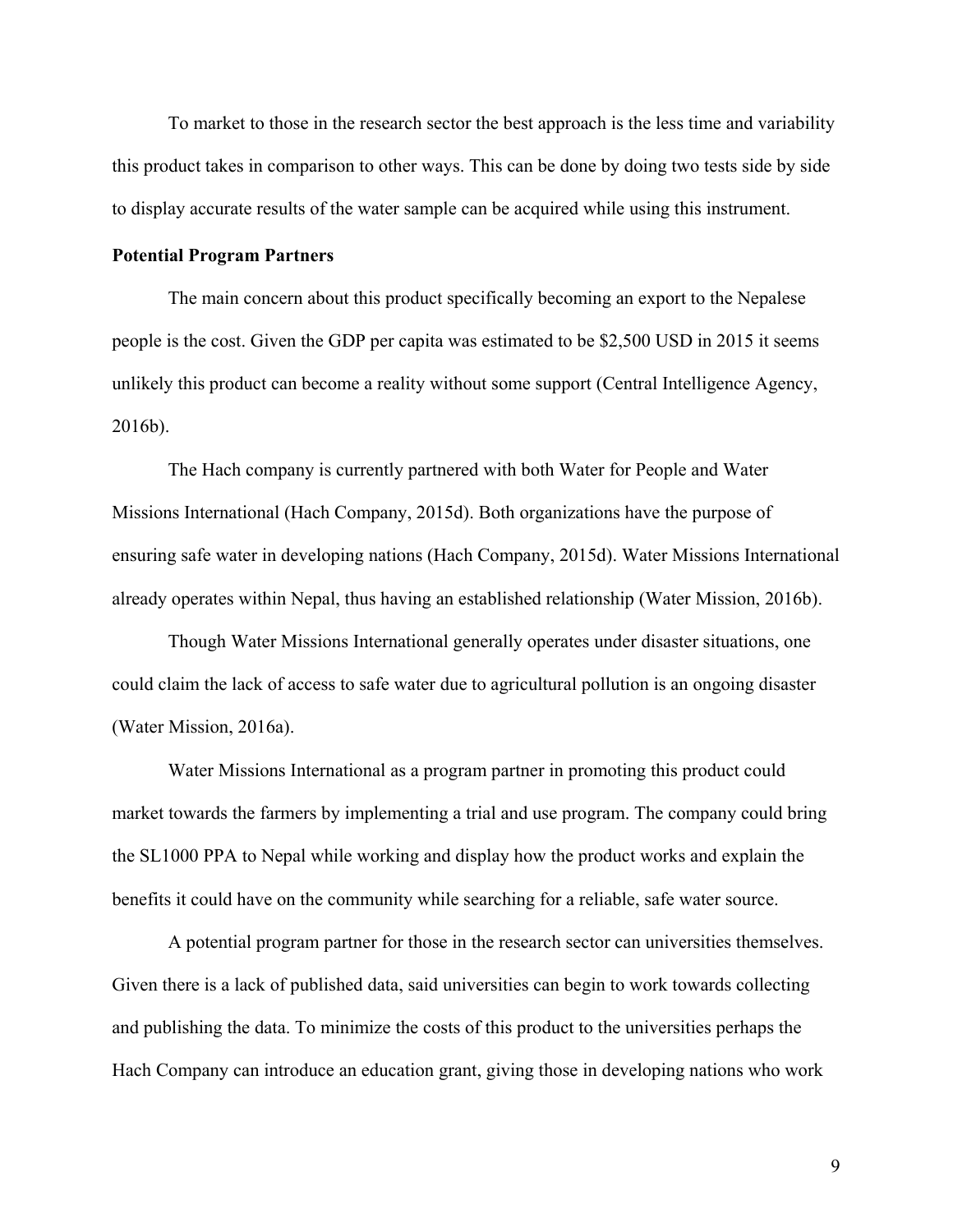at an educational institution a subsidized rate. Or as technology advances and companies wish to upgrade their equipment there could be a recycle program in which older technology is provided to those institutions.

Should a recycle program be created this can be helpful not only to the Nepalese population by providing them with instruments that can be beneficial to research and human health but on the global scale of waste. By creating recycle programs waste in landfills can be lowered as they would not be contributed towards via this product. While this may seem small scale, anything done to reduce waste can be considered a long term large scale project.

### **Regional and Global Competition**

The market for water sampling instruments is huge and there are several water sampling kits made around the world. Though through thorough research no sampling kit was found that could provide the same product as the Hach Company. There are digital water sampling kits on the market that can test for some but not all the same contaminants as the SL1000. There are also no other companies that have the same technology as the Chemkeys™ which uses the same chemicals to determine contaminants as done in laboratories.

Therefore, while there are alternatives that can test for singular contaminants or multiple contaminants there are no alternatives that can provide the same product as the SL1000. Due to the patented technology, such as the Chemkey™ that uses the same chemicals used in laboratories, there is no other product that is on the market today that can provide in field laboratory results.

# **Future Studies and Unknowns**

The most ideal place to start with future studies is to begin collecting and documenting data continuously as to how agriculture runoff is contaminating the water. This means

10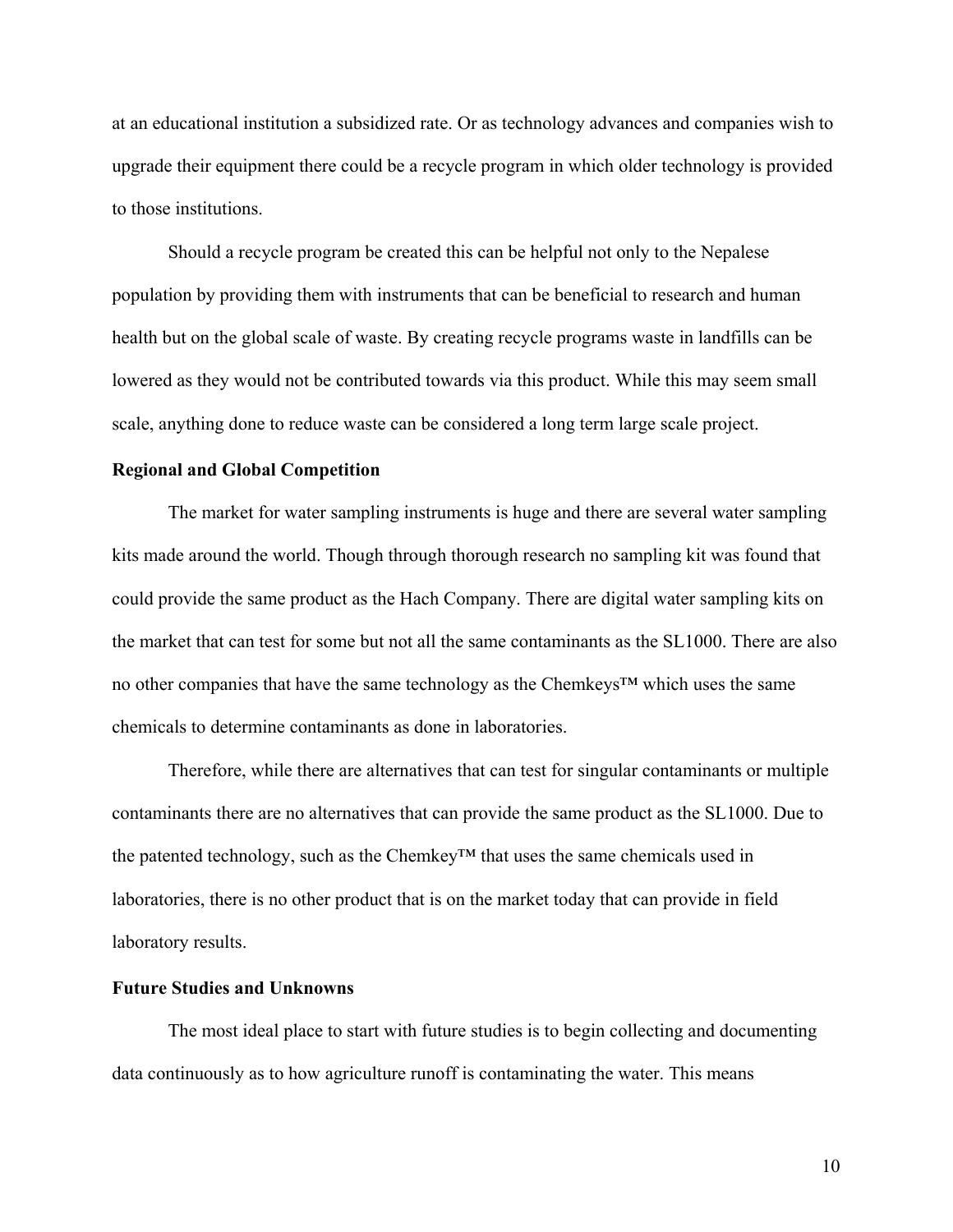understanding which chemicals are most abundant and deeming the water unsafe for consumption.

A major unknown for this product of exportation is how well it will take off within the communities. Will it be a one-time use for communities although that is not its design? How well will this product be received within the entirety of the Nepalese population? Unfortunately, many of the unknowns and questions at this time cannot be answered as they would involve actual implementation of the device.

#### **Conclusion and Recommendations**

In conclusion, there is a market and requirement for water sampling kits to be used in Nepal. Perhaps the advancements of an electric handheld model may not be necessary now, kits that can test for contaminants within the watershed should be explored further as an export to Nepal. However, with that said the SL1000 has an ease of use being one of its more enticing characteristics especially if the product were to be exported to those with a lesser understanding of how to use laboratory testing kits.

Recommendations are that if communities were going to invest in water sampling, this kit would be an ideal investment. As a community investment, the overall cost can be lowered as not one individual will be making the investment. Should the communities wish to allow outside sources and educational institutions to do the sampling it may be more ideal to use kits that have lesser inputs and where time of determining the results is not a variable. Although given the technology the SL1000 has in a handheld device and everything it can include ease of use, this product is strongly recommended despite the price constraints it has and the ongoing inputs it requires. It may be a niche market that is looking to invest in this product and not many units may be sold however, it is a very valuable piece of equipment.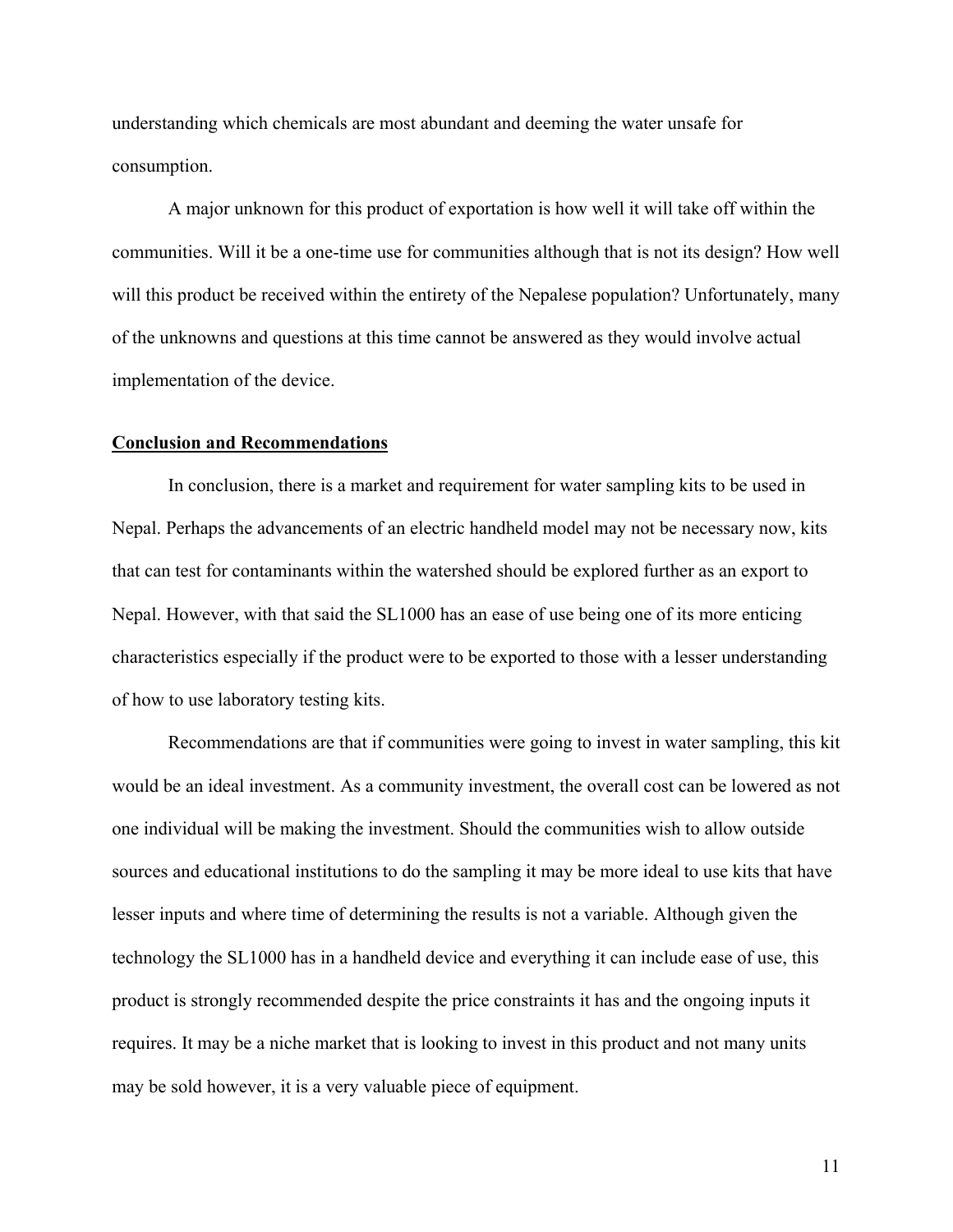Should there become more price practical instruments that can perform the same duties as the SL1000, those instruments should be looked at as potential imports. Therefore, it is not about the SL1000 itself in aiding the communities and researchers but rather its capabilities that make it an ideal product.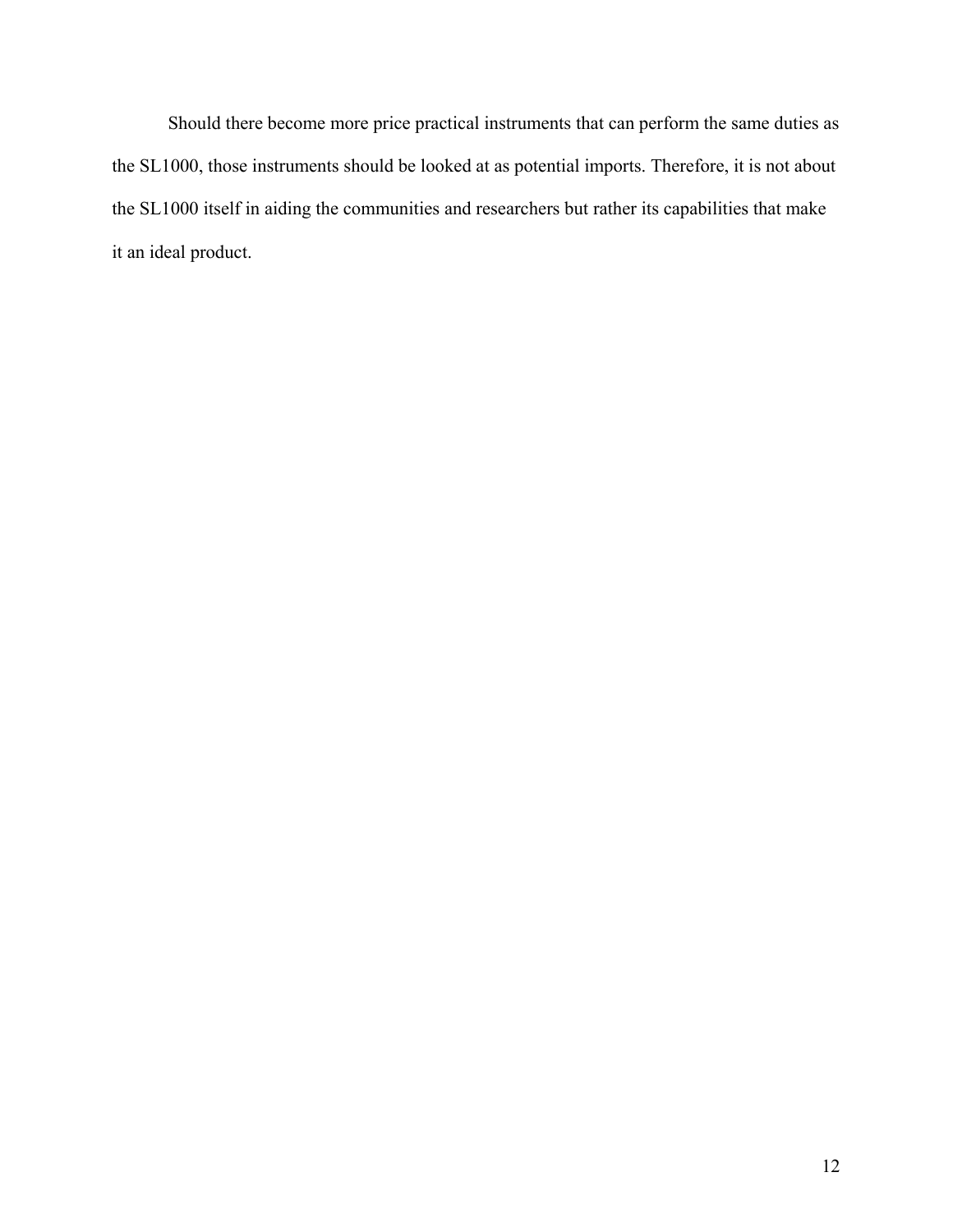# **References**

- A1 Freight Forwarding. (2016). Canada & Worldwide Cargo Express. Retrieved November 24, 2016, from http://www.a1freightforwarding.com/country/air/nepal-2/
- Bijay-Singh, Yadvinder-Singh, & Sekhon, G. S. (1995). Fertilizer-N use efficiency and nitrate pollution of groundwater in developing countries. *Journal of Contaminant Hydrology*, *20*(3–4), 167–184. https://doi.org/10.1016/0169-7722(95)00067-4
- British Geological Survey Natural Environment Research Council. (2001). *Groundwater Quality: Nepal*. Retrieved from www.wateraid.org/~/media/Publications/groundwaterquality-information-nepal.pdf
- Canada Post. (2016). Nepal. Retrieved November 24, 2016, from https://www.canadapost.ca/tools/pg/manual/PGIntDestDetailse.asp?table=tblCountry&txtLetter=NP
- Central Intelligence Agency. (2016). The World Factbook: Canada. Retrieved November 24, 2016, from https://www.cia.gov/library/publications/the-world-factbook/geos/ca.html
- Central Intelligence Agency. (2016). The World Factbook: Nepal. Retrieved November 23, 2016, from https://www.cia.gov/library/publications/the-world-factbook/geos/np.html
- Collins, R., & Jenkins, A. (1996). The impact of agricultural land use on stream chemistry in the Middle Hills of the Himalayas, Nepal. *Journal of Hydrology*, *185*(1–4), 71–86. https://doi.org/10.1016/0022-1694(95)03008-5
- Ehlers, W., & Goss, M. (2003). The role of water in plant life. In W. Ehlers & M. Goss (Eds.), *Water dynamics in plant production* (pp. 1–9). Wallingford: CABI. https://doi.org/10.1079/9780851996943.0001
- Ghimire, G. P. S. (1985). Water pollution A major crisis in Nepal. *The Environmentalist*, *5*(3), 193–195. https://doi.org/10.1007/BF02237608
- Hach Company. (2016). SL1000 Portable Parallel Analyzer<sup>TM</sup> (PPA) Data Sheet.
- Hach Company. (2015). Our Story. Retrieved November 24, 2016, from http://ca.hach.com/about
- Hach Company. (2015). Hach History. Retrieved October 13, 2016, from http://ca.hach.com/history
- Hach Company. (2015). Contact Us. Retrieved October 13, 2016, from http://ca.hach.com/contact